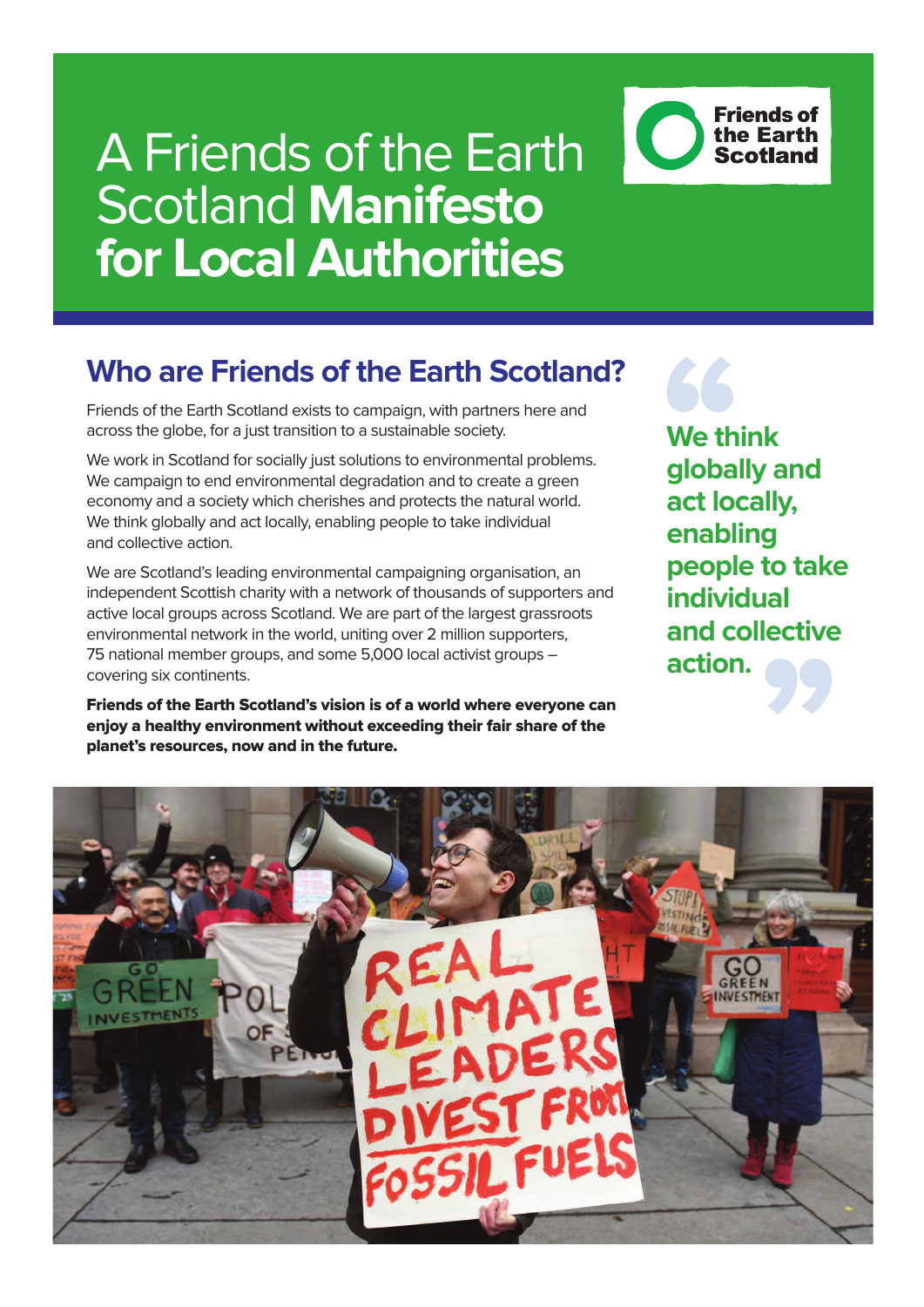### **Local Authority Elections 2022**

The 2022 Scottish Local Authority Elections are being contested against the backdrop of a climate and nature emergency. On top of the vital day-to-day services they control, councillors can take significant action to tackle the climate crisis. The councillors elected across Scotland in May will be in their position for for five of the eight years left in this vital decade for urgent and transformative action to avert climate breakdown. Since the 2016 Local Authority Elections we have seen the effects of climate change already ravaging the world. We have also seen the world come together in our own Dear Green Place, Glasgow to attempt to address this emergency.

Unfortunately the outcomes of COP26 at Glasgow were not anywhere near commensurate with the reality of the crisis. However, all is not lost. **Many of the actions needed to respond to the climate emergency are in the hands of national and local governments.**

Despite not holding all the levers or powers needed to tackle this crisis local authorities can play a crucial role. Whether it's through how we travel in our communities, the way our waste is managed, how we heat our homes, climate friendly planning and energy policy, and supporting a wellbeing economy, there are significant opportunities for local authorities to demonstrate the ambition and urgency necessary.

This manifesto sets out some of the priorities for action that parties should champion in their manifestos, and the policies that should be taken to deliver them.



**Many of the actions needed to respond to the climate emergency are in the hands of national and local governments.**

The policy areas examined are:







**A Just Transition**



**Energy**

Net Zero vs Real Zero

Public Energy

**Housing** & Heating



**Transport**

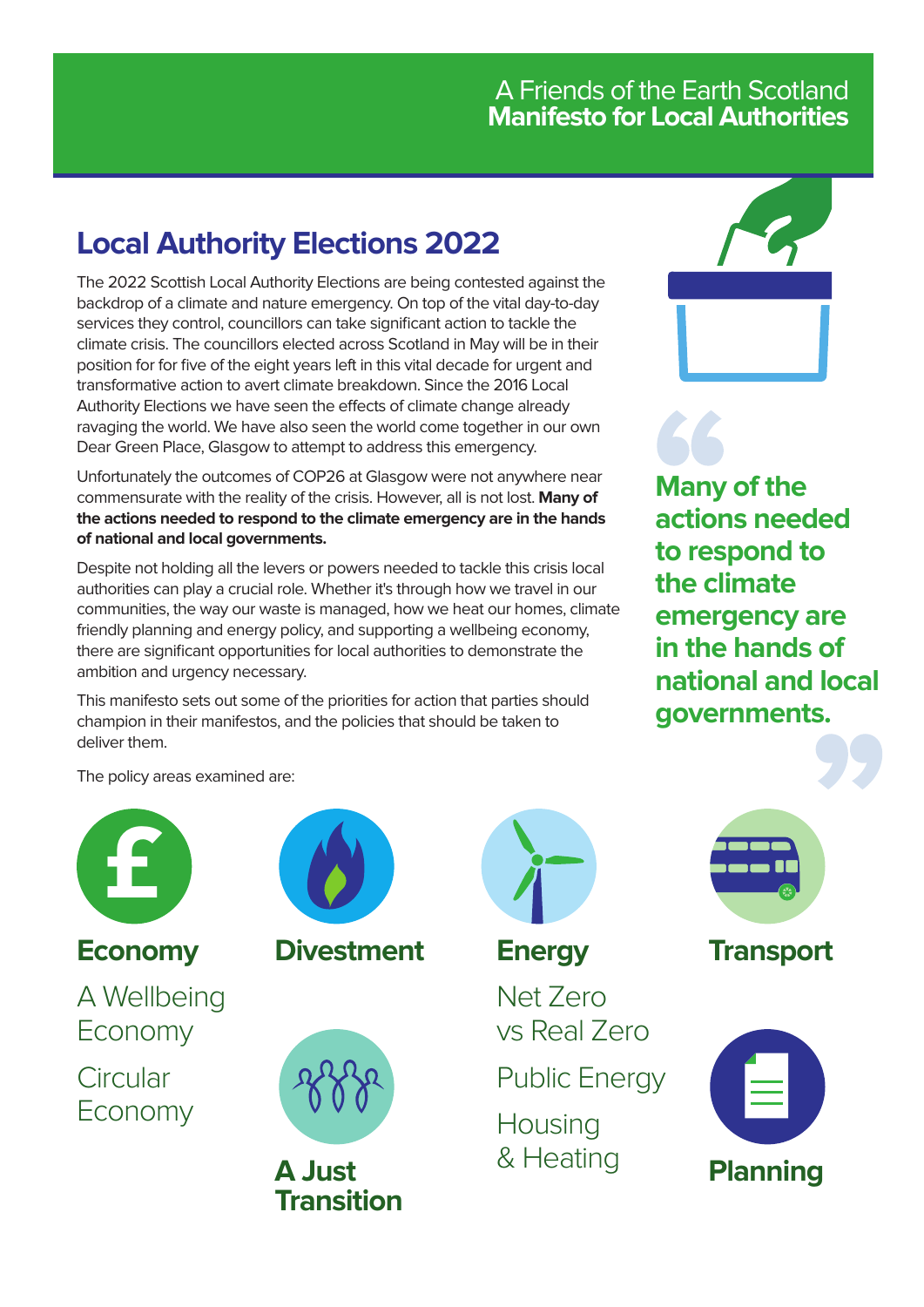### **Economy** A Wellbeing Economy

**The climate crisis is fuelled by a market-driven economy. As long as we continue with an economic model that places profit above all else we will continue to destroy the climate and we will continue to live with suffering at home and abroad. Friends of the Earth Scotland supports the principles of a wellbeing economy that places social and environmental goals at the centre of how we value our economy and society.**

Scotland needs a bold re-design of our economy to deliver collective wellbeing within planetary boundaries. We must acknowledge that the purpose of the economy is to achieve goals which are not framed in economic terms like GDP, instead prioritising wellbeing for all within environmental limits.

This transformation will require setting and achieving specific objectives like decarbonisation, social equality and reducing our use of raw materials. Local authorities should take a whole-economy approach, ensuring there is consistency across all departments and responsibilities, not just the bits labelled 'environment' – the transformation needs to be fully embedded in economic strategy and policy.

To realise this change, local authorities should:

- **>** Ensure investment decisions are guided by the need for collective wellbeing and tackling the climate crisis, rather than market forces alone.
- **>** Assess all economic decision-making for their impacts on climate change, nature and equity with the voices of local people central to ensure benefits are widespread.
- **>** Look beyond GDP metrics when assessing and making decisions, prioritising the impact on the wellbeing of the public and the climate.



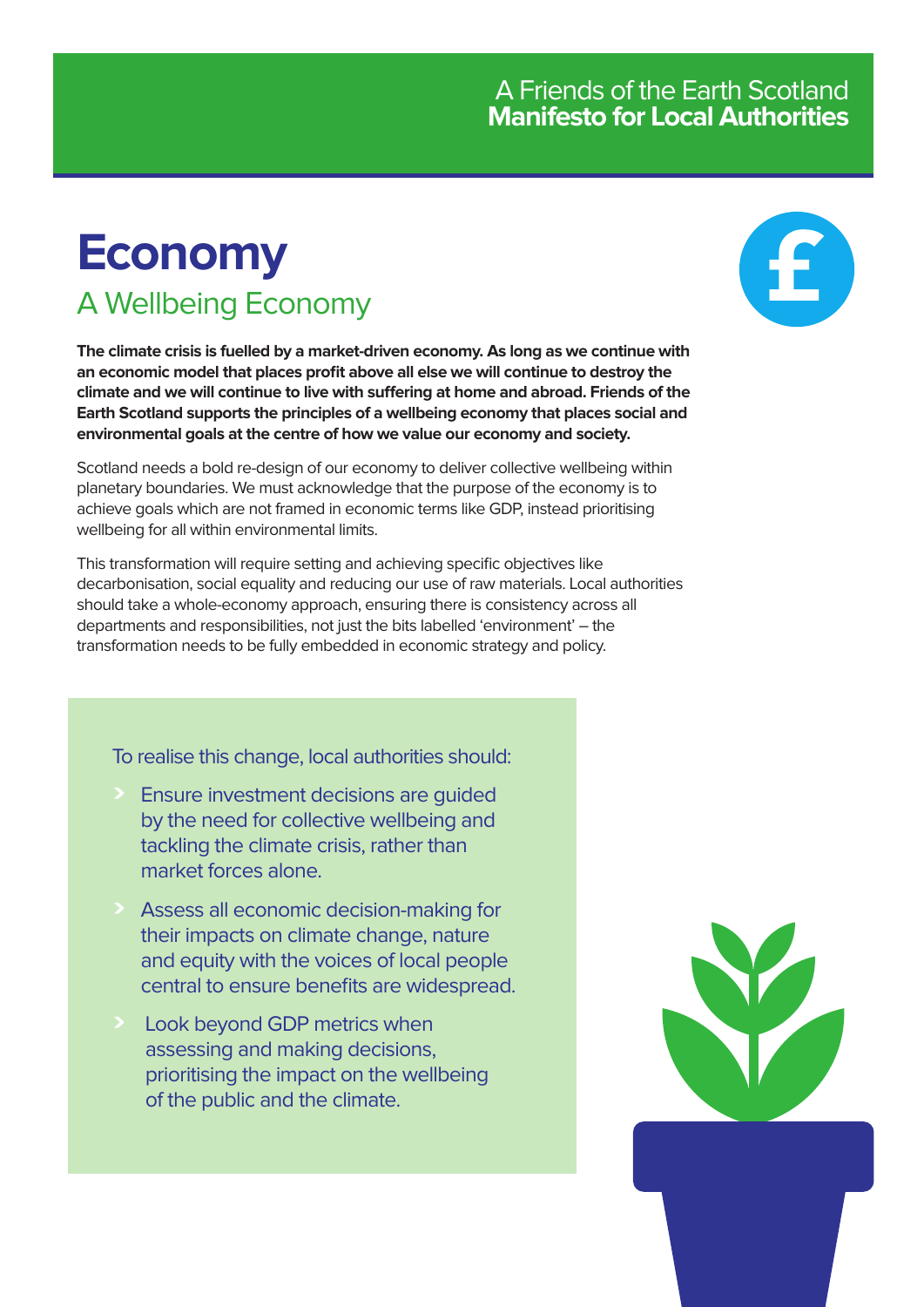# **£**

### **Economy** A Circular Economy

**Creating a circular economy in Scotland is essential to meeting our climate targets. We must make more effort to reduce, reuse and recycle the materials which enter our economy. Limiting our consumption of material is beneficial for biodiversity and reducing pollution, as well as climate change. It will reduce the burden on other countries where materials are sourced – often through damaging and exploitive extraction activities like mining.**

By keeping materials circulating in our economy for longer, the amount of waste that litters our streets and countryside, pollutes our waters and injures our wildlife will be reduced. It will also help end the environmental injustice of exporting waste products to other nations.

Moves from the Scottish Government, such as the upcoming Bottle Deposit Return Scheme are welcome steps towards a circular economy. However there are actions that can be taken by local authorities too. The first step is to measure the scale of the problem – local authorities should include waste emissions and Scope 3 emissions in their Public Bodies Climate Change Duties annual reports and the results should inform areas for prioritisation.

In addition to this high level reporting, Councils can take a more detailed review of their waste impacts using the Zero Waste Scotland Carbon Metric tool. This should inform any planned recycling improvements, particularly in relation to any application to the Zero Waste Scotland Recycling Improvement Fund. Textiles and food waste service improvements are likely to be important using such criteria.

Local authorities should adopt circular waste policies in local planning and waste management plans which focus on prevention, reuse and recycling, rather than disposal. This could include a commitment to introducing and supporting local reuse opportunities, such as refill stations and tool libraries. Public procurement should be linked to businesses that practice a circular economy model. Local authorities should consider how to adopt sustainable procurement practices across their remit, from social care to transport.

Friends of the Earth Scotland supports an exit strategy to incineration. Incineration stands in the way of creating a circular economy in Scotland. Local authorities are a vital stakeholder in the future of Scotland's waste management system. Local authorities should support the extension of the current moratorium into a ban on new incinerators across Scotland, as is currently planned in Wales. Friends of the Earth Scotland also calls on local authorities to plan for a phase out of existing incinerators with a date set in the near future.

A tax on incineration will mean an unnecessary cost will be passed on to local authorities. Instead, local authorities should support a ban on burning plastics. This would be quicker and more effective to implement. It would align with other policies, such as the Deposit Return Scheme and extended producer responsibility, creating an integrated system which minimises the use of plastic at every opportunity.

Where incineration contracts already exist, local authorities should commit to working with the Scottish Government to create a realistic and rapid pathway to limiting the role of incineration as much as possible, as quickly as possible, including an immediate ban on incinerators burning plastics.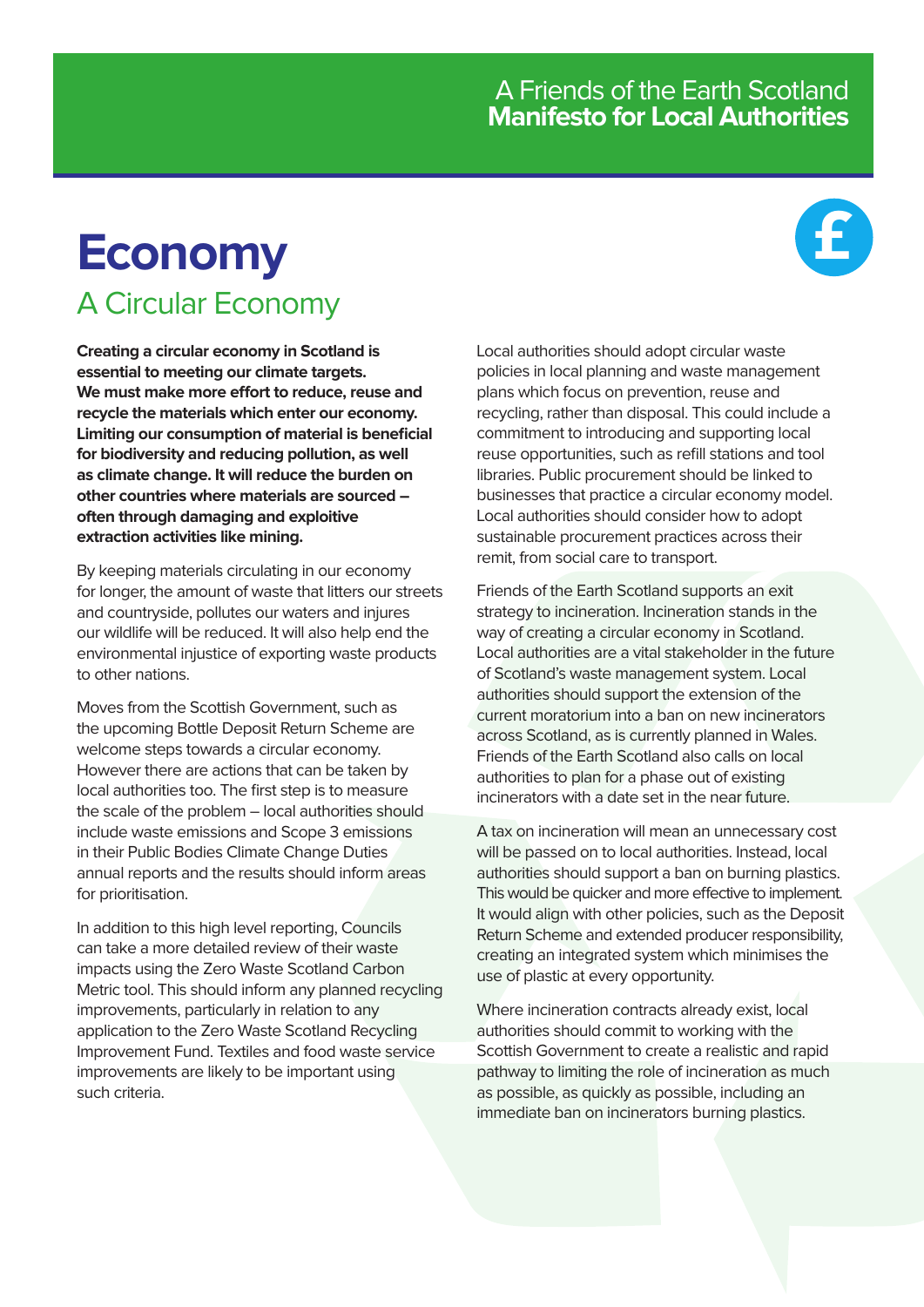# **Divestment from Fossil Fuels**



**Scottish councils must adopt an ethical approach to pension funds that does not continue to fuel the climate crisis.** **Local authorities across Scotland have £1.2 billion invested in fossil fuel companies through their pension schemes. Globally, fossil fuel companies are responsible for major human rights violations and the burning of fossil fuels is the main driver of the climate crisis.**

Councils should make a public commitment to divest from fossil fuels and in their place increase investment in things that benefit communities, like social housing and renewable energy.

Councils may invest their pension funds in social housing, such as Glasgow's Commonwealth Games village part-owned by the Strathclyde Pension Fund, or wind energy, like the Harburnhead wind farm, owned by the Falkirk and Lothian pension funds.

Local government pension funds like Islington in London, Cardiff and New York have begun divesting from fossil fuels as part of their efforts to steward pension funds and tackle the climate crisis. These local government pension funds are just some of the 1500 institutions around the world that have committed to divesting \$39.88 trillion. Scottish councils must follow suit and adopt an ethical approach to pension funds that does not continue to fuel the climate crisis.

For decades pension funds invested in fossil fuels due to their belief that it was the best way to maximise profits and returns for their pension holders. However new analysis has revealed that investment in fossil fuels is an increasingly risky bet. £194 million was wiped off Scottish council pension funds due to their oil and gas investments crashing over the past three years. Furthermore, a 2021 study by Carbon Tracker found that globally investors have lost US\$123 billion by betting on fossil fuel stocks in the last ten years while renewable energy investments gained US\$77 billion.

Friends of the Earth Scotland calls on all candidates to sign up to Divest Scotland's Local Authorities Divestment Pledge:

**"If elected, I pledge to support the council divesting its pension fund from fossil fuels and investing in renewables and the local economy over an appropriate time-scale. I promise to do everything in my power to make sure this happens within the first year of my term in office."**

To do so candidates should contact: **mclarke@foe.scot** or **sclark@foe.scot**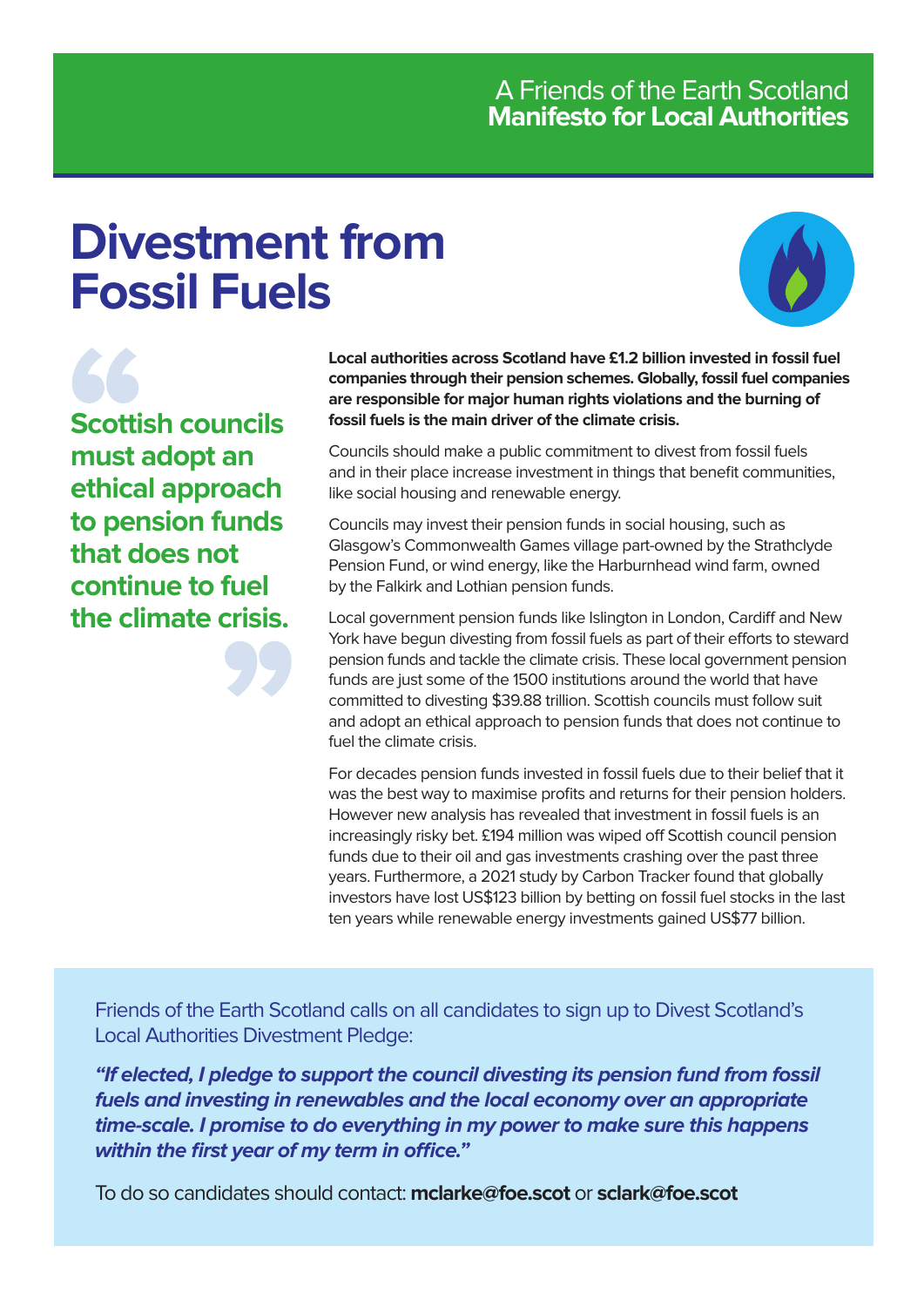# **A Just Transition**



**We must reimagine the way we view and value work while supporting the cities and regions that will be most affected by the shift away from fossil fuels across Scotland.**

**As all local authorities seek to reduce their emissions, ensuring a just transition for workers and communities is vital. A just transition, where risks from moving away from fossil fuels are managed and potential benefits captured, must involve local people in the decision-making process about how their area will look in the future.**

In delivering climate policies or other infrastructure projects, people should be given power to shape the direction and purpose of new investment and projects. In determining climate policies, just transition planning requires considerations of existing high-carbon employment, future employment opportunities and skills required, as well as how the transition can reduce existing social inequalities.

It is essential that our shift away from fossil fuels embeds workers and communities at the heart of decision-making in their areas, creating trust in the process and ensuring future projects are aligned with the needs and aspirations of local people. This cannot happen if the voices of industry representatives are allowed to dominate future policy making. This has been the case recently in Aberdeen where the local councils support for the Energy Transition Zone in Torry has faced widespread criticism from local residents who would lose their only local greenspace to the project. Torry residents are campaigning to prevent the site going ahead on St. Fittick's Park and instead to use available brownfield sites or existing industrial units nearby. Local people should have been included in the decision-making process far more, however business representatives from business group Opportunity North East were given the power to shape and push the proposal. Other local authorities across Scotland must not make the same mistakes.

Meanwhile we must recognise that the just transition is about more than high carbon jobs. We must reimagine the way we view and value work while supporting the cities and regions that will be most affected by the shift away from fossil fuels across Scotland. This means supporting high streets, community groups and removing inequalities across these communities. We call on local authorities to recognise a holistic approach to the just transition and work with the Scottish Government to classify care work, education and other roles as inherently green jobs. These sectors support the principles of the just transition, and improvements must be made to their pay, benefits and working conditions.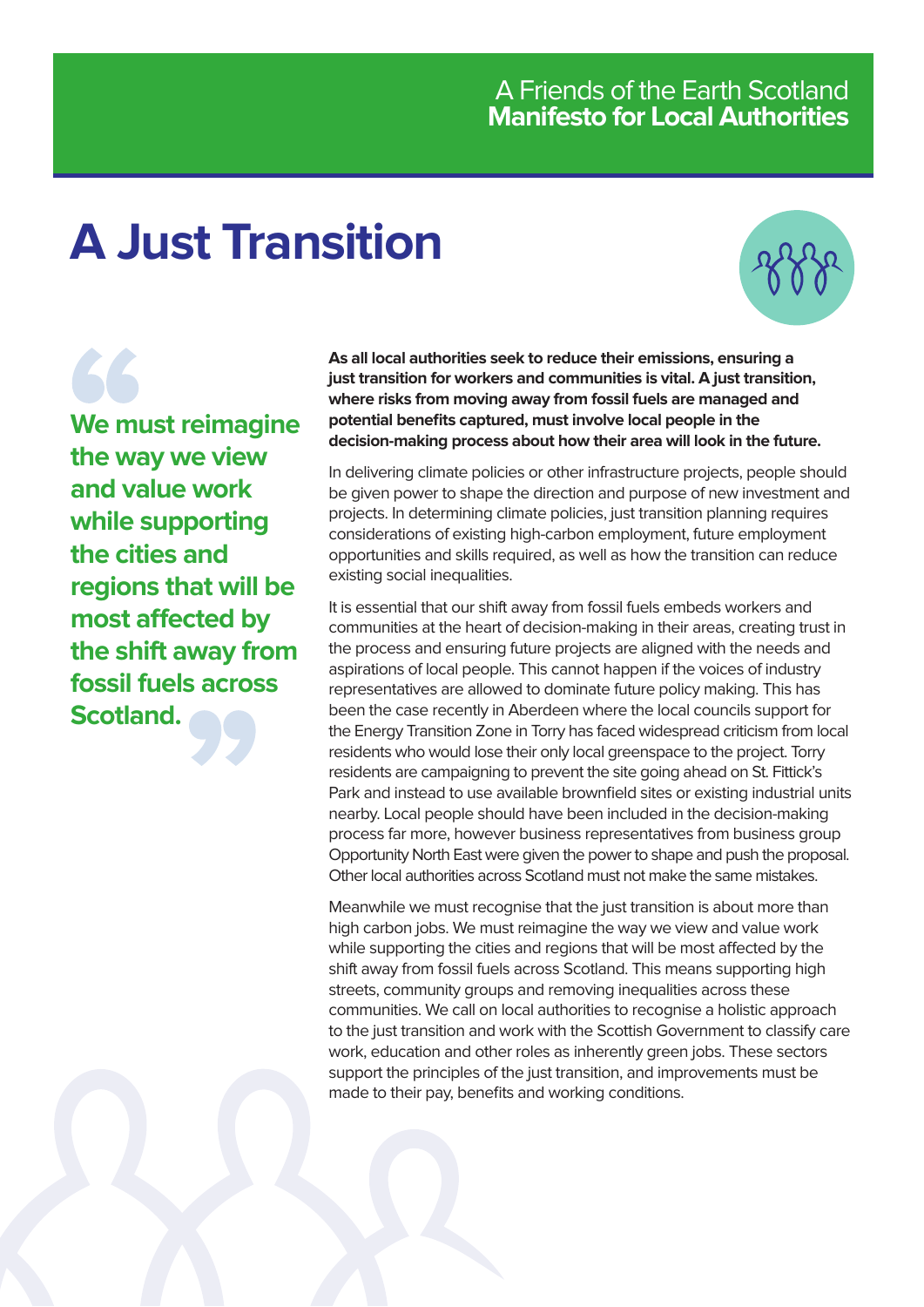# **Energy**

**Many of the powers in relation to energy and oil and gas usage are held at Holyrood. Local authorities have limited powers in this area. Despite this there are numerous actions in relation to energy that local authorities can take to tackle the climate crisis.**



Such as:

- **>** Requiring renewable energy such as solar, thermal, PV and heat pumps to be mandatory in local authority and private building developments.
- **>** Supporting and promoting district heating, mapping out and developing district heating – so it comes from zero carbon sources.
- **>** Switching street lighting to well-designed and well-directed LED lighting. LED lights are energy efficient and with appropriate dimming can help save energy and reduce light pollution. Solihull council in England currently has plans to replace all their 24,000 street lights with LED lights which is estimated to cut their energy costs in half and reduce their greenhouse gas emissions by 43%.
- **>** Local authorities should take action to reduce their own emissions directly through energy efficiency on their own estate and adding renewable energy to their buildings. Local authorities should also aim to drive reductions in their areas through better public planning, public transport and local development.

### Net Zero Vs Real Zero

It is important that local authorities acknowledge the difference between 'real zero' and 'net zero'. Net zero is about 'balancing' or cancelling out any carbon we produce. Real zero means taking responsibility for the greenhouse emissions you create and reducing these as much as possible. For example, choosing wind power to create electricity, rather than fossil fuels. 'Net zero' relies on offsetting and far off, fantasy techno-fixes. Offsetting is a risky distraction that fails to properly tackle the climate crisis locally and limits development globally. Offsetting schemes have been beset with scandals, and it is incredibly difficult to prove that they even work. By paying for projects to happen in other countries, often developing nations, offsetting schemes are often accused of being a new form of colonialism. This is because offsetting allows industrialised countries and big polluters to continue using the little remaining atmospheric space available, denying developing countries the right to use this to develop and bring their populations out of poverty. Offsetting schemes are also associated with serious human rights abuses of forest dwelling and Indigenous peoples.

Local authorities must not use 'offsetting' to achieve net-zero and should instead look to achieving 'real zero'.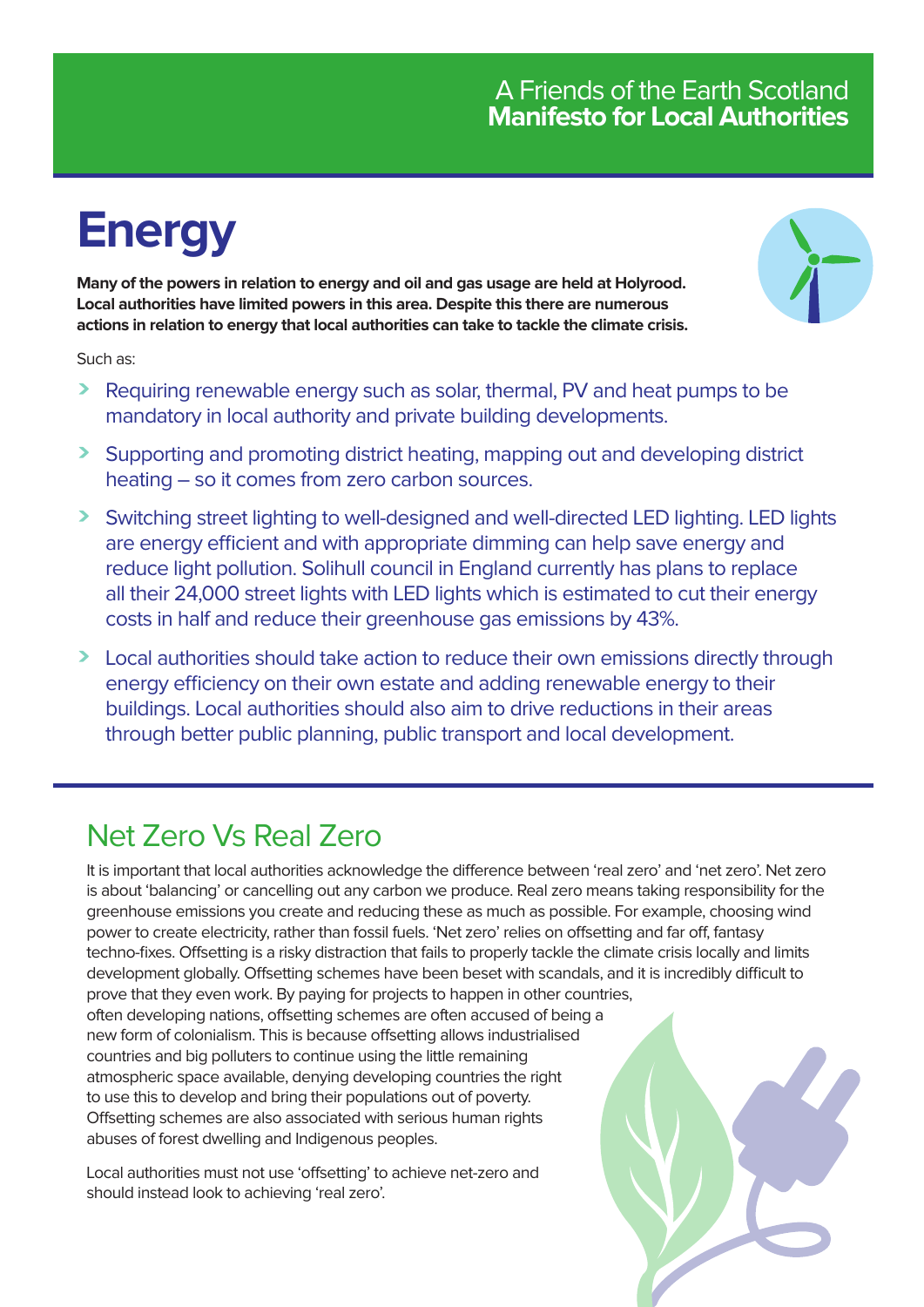# **Energy**

### Public Energy

We must transform our approach to energy production in order to make the energy system fairer and more democratic while tackling the climate emergency. By prioritising decent green jobs and affordable energy, public ownership in the energy sector can drive new renewable generation, cut bills, promote domestic supply chains and democratise the network.

Despite limited finances at a local authority level, there are positive examples in Scotland of local authorities who are creating a path towards greater public energy. In North Ayrshire, plans are in place to build three wind turbines and three photovoltaic solar farms. Once operational, these council-owned renewable energy sites are expected to generate 277% of the energy used by the Council while providing a surplus of £25m to be reinvested into the local area. This approach demonstrates the opportunity for local authorities to lead on new renewable energy generation in a way that retains economic benefits while cutting reliance on fossil fuels.

### Housing & Heating

Heating and hot water in Scotland account for roughly 15% of all of Scotland's emissions. Emissions from housing and heating must be reduced if we are to meet our climate targets. However, as with the principles of a just transition, these emissions reductions must not harm those on low incomes or leave anyone behind. People in Scotland deserve warm homes that do not cost a fortune to run.

Where there are existing local incineration plants, plans to develop local heat networks should be paid for by the operators who promised to deliver them, not through public funding. The limited environmental benefits of such retro-fitting projects make them unsuitable candidates for public funds earmarked for climate mitigation.

Where such heat networks are planned, such as the Shawfair development in Midlothian, contractual obligations for households to pay for the heating network and how their bills could change in the future should be clear and transparent. Information should be provided on how heating will be provided to households connected to the heat network after the incineration plant stops operating.

#### To help tackle the climate crisis councils can:

- **>** Enforce minimum energy efficiency standards in the private rented sector. By enforcing energy efficiency across rental properties we can lower emissions while ensuring that peoples' homes are warm.
- **>** Commit to greater energy efficiency of council property stock. Local Authorities are Scotland's largest single landlords. By improving energy efficiency and investing in housing stock local authorities can tackle emissions and ensure their properties are fit for years to come.
- Use their powers to ensure that any new developments are energy efficient and can be heated with renewable energy.
- **>** Support households involved in district heating schemes to obtain clear and transparent contracts for supply and payment of heat.
- **>** Introduce a moratorium on approvals of gas infrastructure in new housing schemes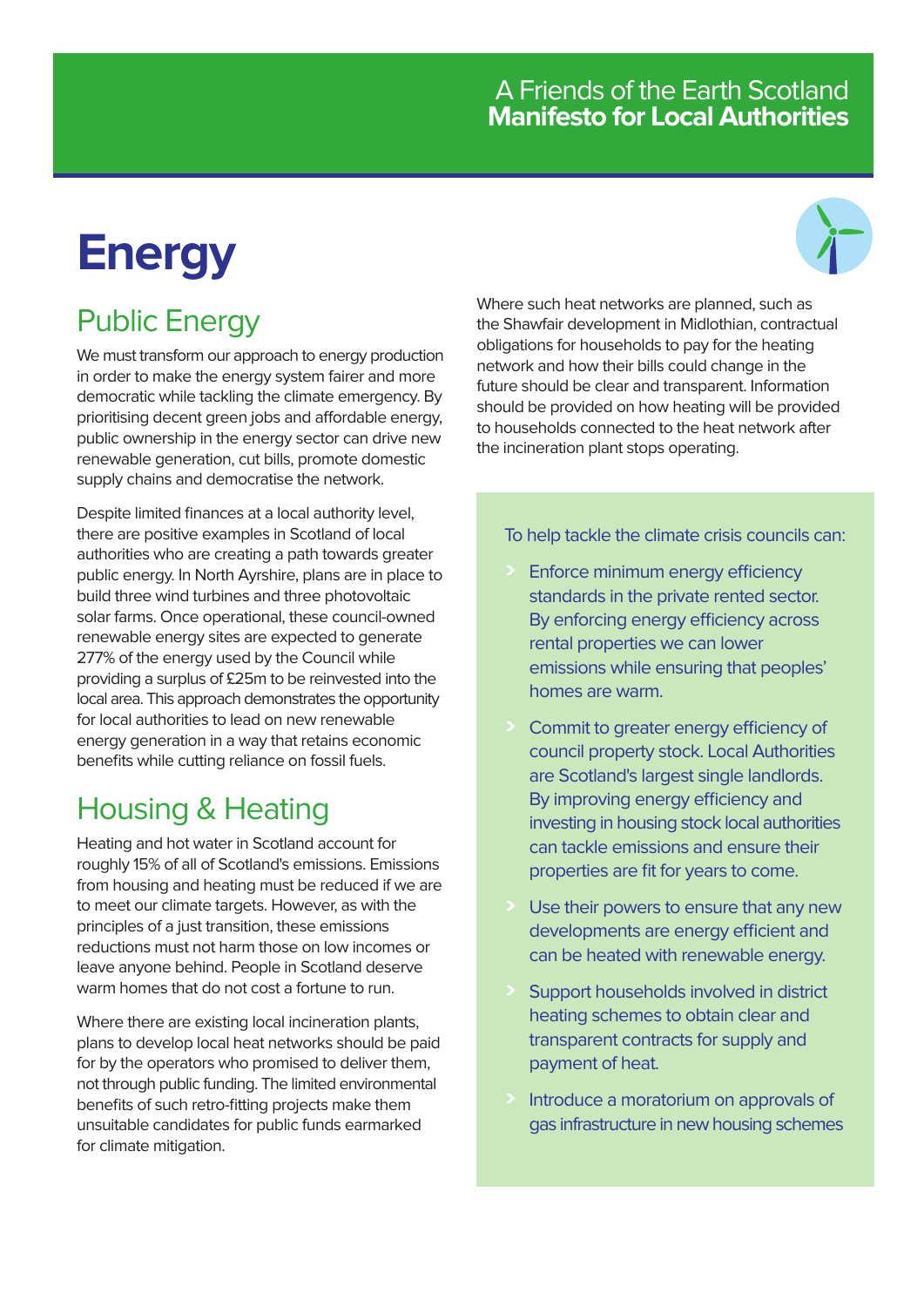# **Transport**

**Transport is Scotland's biggest source of climate emissions. We will be unable to meet our 75% reduction target without big changes to our transport system. Private car usage is a major driver of the climate crisis. Local authorities have significant powers and options to impact transport and there are numerous policies they could take forward that would help tackle the climate crisis.**

Such as:

- **>** The creation of comprehensive segregated cycle-lane networks across the whole local authority area.
- **>** Using new powers in the Transport Act to take control of their local bus networks. For example through franchising and municipal ownership.
- **>** A commitment to reduce traffic, including a robust planning system. For example, no more drive-thru coffee shops and limiting development without adequate public transportation links.
- **>** Commiting to the creation of new and expanded low emissions zones across their local authority areas.
- **>** Support the introduction of 20mph speed limits across residential areas in Scotland.
- **>** Introducing a workplace parking levy. Workplace parking levies have a track record of delivering significant changes to travel habits, bringing much needed investment to transport infrastructure, and creating healthier places to live and work. Nottingham's levy is one notable success. A WWF report found that in its first three years, the levy raised £25.3 million of revenue, all of which has funded improvements in the city's transport infrastructure, whilst contributing to a 33% fall in carbon emissions, and a modal shift which has seen public transport use rise to over 40%.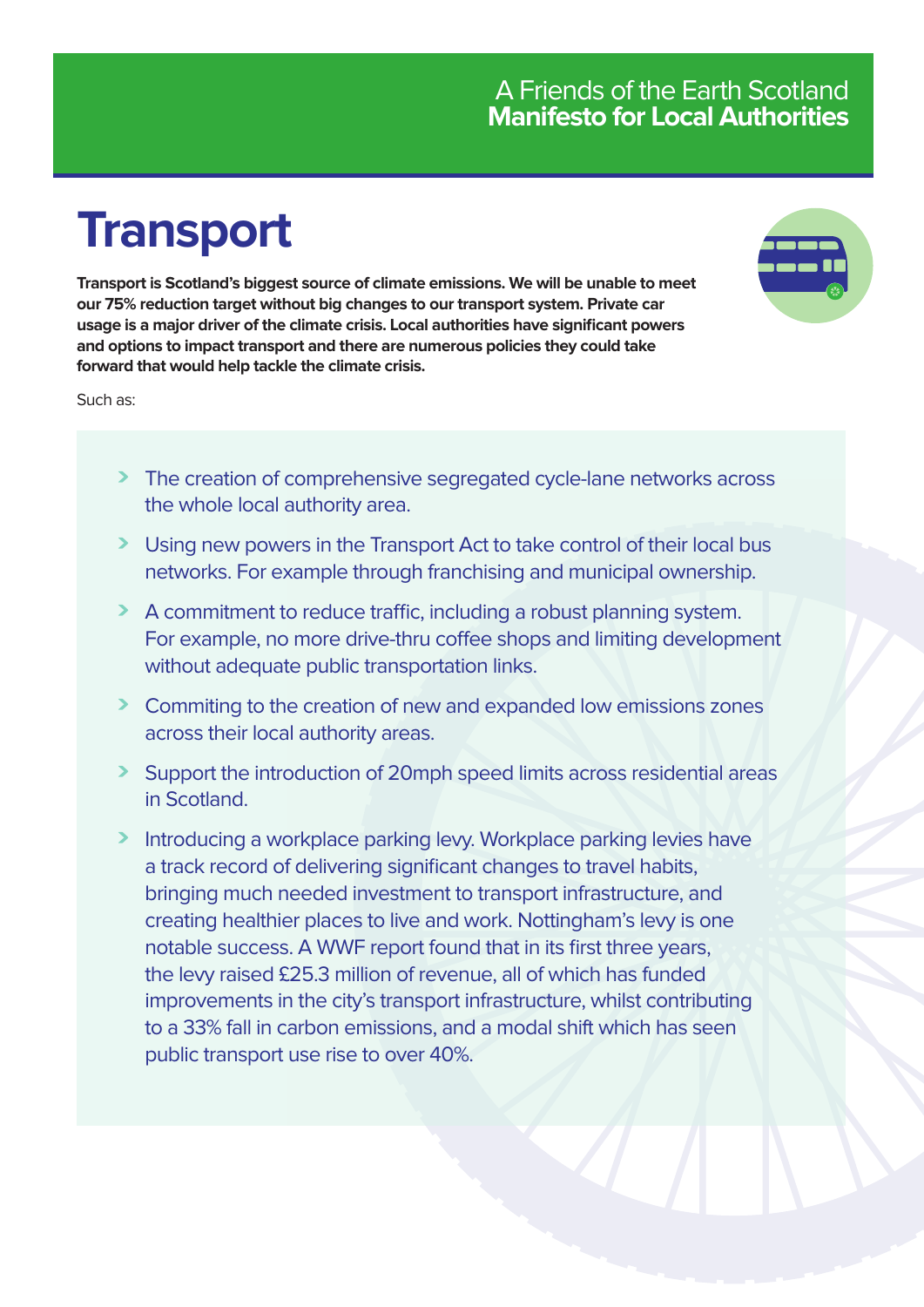# **Planning**

**Planning issues have run throughout this manifesto, many of the policies outlined above can and should be achieved through the planning system. Local authorities have the ability to control planning in their area and should use planning to enforce environmental standards and protect greenspaces.**

On top of the policies already outlined, Friends of the Earth Scotland believes local authorities should consider the following principles when considering planning and planning applications.

- **>** Deepening democratic control over the ways places and communities change by ensuring greater public input into planning decisions.
- **>** Fostering and valuing the contributions of citizen action and engagement, ensuring that people are listened to and not left feeling alienated and confused by allowing equal right of appeal and support for individuals' contributions and objections.
- **>** Tackling the pressing crises of climate change and biodiversity through the various methods outlined in this document.
- **>** Promote environmentally just outcomes.
- **>** Put the needs of Scotland's diverse citizenship above private profits.
- **>** Value and enhance the quality of the built and natural environment.
- **>** Provide healthy and safe places for people to live.
- **>** Introduce a moratorium on approvals of gas infrastructure in new housing schemes